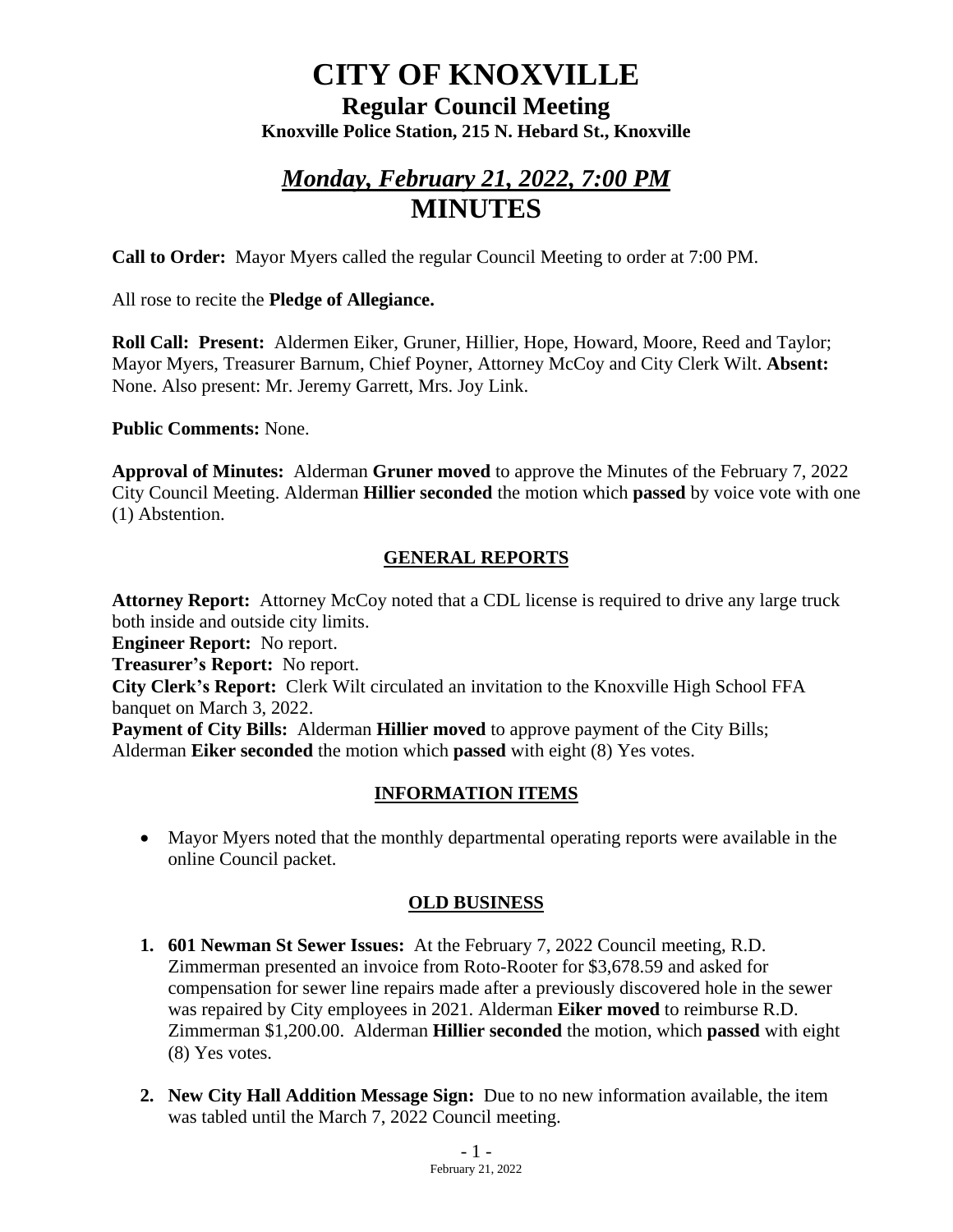# **CITY OF KNOXVILLE Regular Council Meeting Knoxville Police Station, 215 N. Hebard St., Knoxville**

- **3. Part Time Custodian Job Description:** Alderman **Gruner moved** to approve the Part Time Custodian Job Description. Alderman **Eiker seconded** the motion, which **passed** by voice vote with no dissent.
- **4. Resolution 2022-01 Hire Part Time Custodian Debra Rainey:** Alderman **Howard moved** to approve Resolution 2022-01 to hire Part Time Custodian Debra Rainey at \$16.00 per hour. Alderman **Gruner seconded** the motion, which **passed** with eight (8) Yes votes.

#### **NEW BUSINESS**

- **1. Project Graduation Donation:** Mrs. Joy Link asked the City to sponsor Project Graduation, a fun, substance-free event for graduating Knoxville High School seniors. Alderman **Hillier moved** to contribute \$1,440.00 to Project Graduation, which is \$20.00 for each of the 72 seniors. Alderman **Eiker seconded** the motion, which **passed** with eight (8) Yes votes.
- **2. TIF Request – Garrett's Glass 308 E Main St:** A TIF redevelopment agreement for \$\$40,000.00 was submitted by Jeremy Garrett for 308 E Main St for interior and exterior work. The Zoning Board of Appeals reviewed and recommended approval of this request at their February 16, 2022 meeting. Alderman **Moore moved** to approve Ordinance 2022-02 TIF Redevelopment Agreement with Jeremy Garrett for 308 E Main St. Alderman **Eiker seconded** the motion, which **passed** with eight (8) Yes votes.
- **3. TIF Request – Phillip & Cara Wolford 138 E Public Sq:** A TIF redevelopment agreement for \$\$40,000.00 was submitted by Phillip and Cara Wolford for 138 E Public Sq for interior and exterior work. The Zoning Board of Appeals reviewed and recommended approval of this request at their February 16, 2022 meeting. Alderman **Howard moved** to approve Ordinance 2022-03 TIF Redevelopment Agreement for Phillip & Cara Wolford, PCPB Ventures LLC, 138 E Public Sq. Alderman **Hillier seconded** the motion, which **passed** with eight (8) Yes votes.
- **4. Police Trainee Wage Increases:** Police Officers Patrick Hayes and Heath Milan are currently attending the Police Academy to obtain certification. Alderman **Eiker moved** to increase the wages for Officers Hayes and Milan from \$16.00 to \$18.00 per hour, effective February 27, 2022. Alderman **Taylor seconded** the motion, which **passed** with eight (8) Yes votes.

#### **Mayor's Report:**

• City Hall annex update: damaged carpet squares to be replaced, new countertop and customer window to be replaced, which will be covered by Hein Construction, and in the spring, railings and doors to be painted.